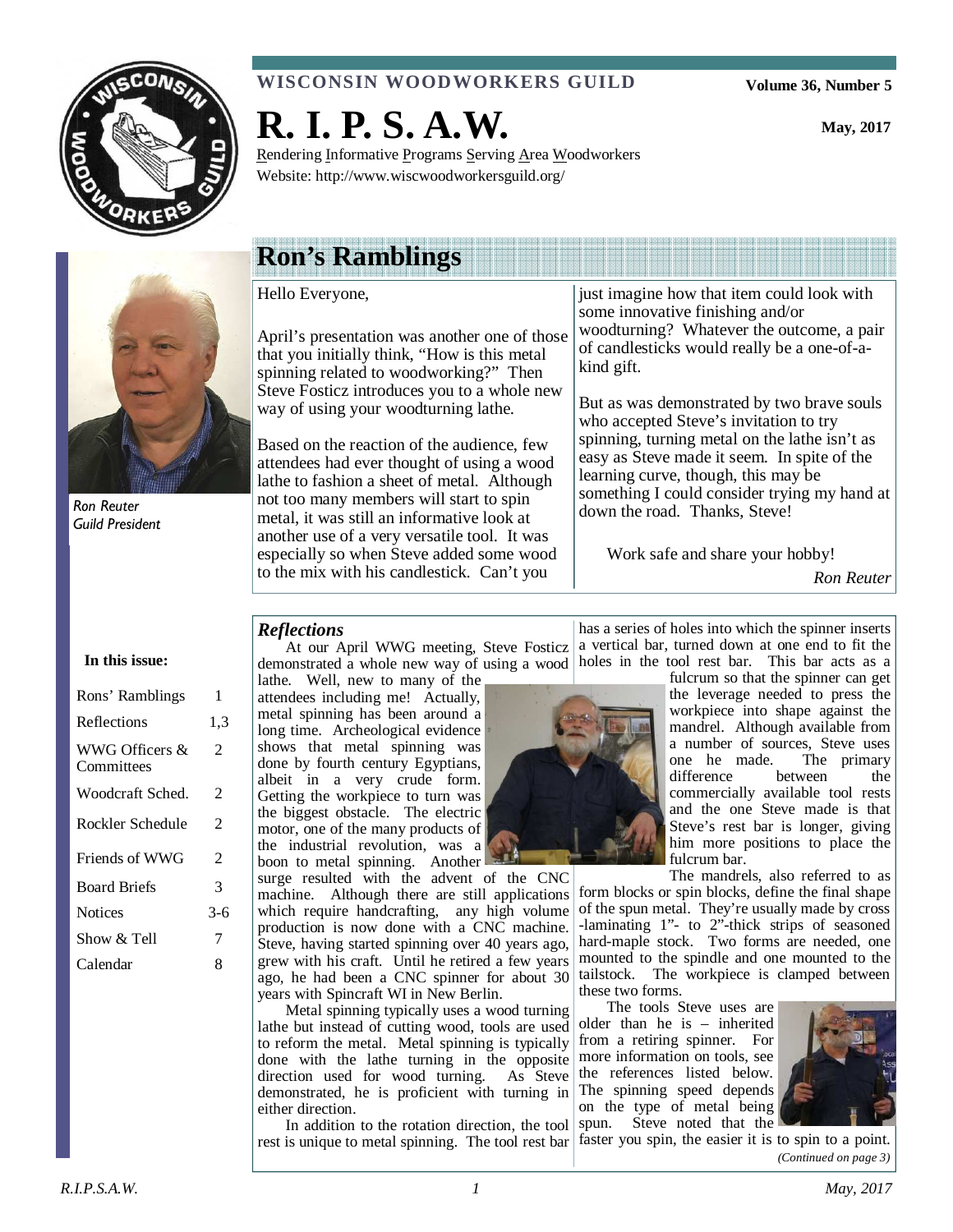| <b>WWG Officers &amp; Directors</b> |                                                                                    |                              | <b>Woodcraft Class Schedule - Tuition assessed</b>                                                            |
|-------------------------------------|------------------------------------------------------------------------------------|------------------------------|---------------------------------------------------------------------------------------------------------------|
| <b>President</b>                    | <b>Ron Reuter</b><br>ronbo439@yahoo.com                                            | 262/784-5877                 | Jointer-Planer-Table Saw, Mon, May 1, 6-9pm.<br><b>Instructor: Dan McClanahan</b>                             |
| <b>Vice President</b>               | <b>Greg Waldo</b><br>Waldog1050@sbcglobal.net                                      | 414/769-1553                 | Hand Planes, Sat, May 6, 9:30am - 3:30pm.                                                                     |
| <b>Treasurer</b>                    | <b>Andy Wagner</b><br>yxandy2001@sbcglobal.net                                     | 414/327-7505                 | <b>Instructor: Kevin Seigworth</b>                                                                            |
| <b>Secretary</b>                    | Jack Zbiegien, Sr.<br>zbiegien@zbie.com                                            | 262/483-8522                 | Build A Birdhouse, Sun, May 7, 10:30am -<br>3:30pm. Instructors: Chris & Dena Kraemer                         |
| <b>Membership Dir. Ron Pederson</b> | rpederson9561@gmailcom                                                             | 262/442-4089                 | Floating Crown Molding Shelf, Thurs, May 11, 6-<br>9pm. Instructor: Chris Kraemer                             |
| Program Dir.                        | <b>Jay Pilling</b><br>Jaypilling537@gmail.com                                      | 414/425-5692                 | Turn an Emperor Pen, Mon, May 15, 6-9pm,<br><b>Instructor: Dan McClanahan</b>                                 |
| <b>WWG Committees</b>               |                                                                                    |                              | French Polishing, Thurs, May 18, 6-9pm.                                                                       |
| <b>Audio/Video</b>                  | <b>Jerry Anson</b><br>janson@wi.rr.com                                             | 414/453-4537                 | <b>Instructors: Kevin Seigworth</b>                                                                           |
|                                     | <b>Tom Hipsak</b><br>thipsak@wi.rr.com                                             | 262/865-8512                 | Veneered Top Jewelry Box, Mon, May 22, 6-<br>9pm. Instructor: Chris Kraemer                                   |
| <b>Publications</b>                 | <b>Leila Crandall-Frink</b><br>leila.frink@gmail.com                               | 414/453-4118                 | Woodworking For Women, Wed, May 24, 5-<br>9pm. Instructor: Dan McClanahan                                     |
|                                     | <b>Don Doss</b><br>FourPartHarmony@att.net<br>Dave Drickhamer<br>dldrick@gmail.com | 414/281-2854<br>414/852-1498 | Porter-Cable 4212 Dovetail Jig, Thurs, May 25, 6<br>-9pm, Instructor: Chris Kraemer                           |
| <b>Raffles</b>                      | <b>Jim Schlarb</b>                                                                 | 262/968-4830                 |                                                                                                               |
| <b>Toy Chairman</b>                 | <b>Norm Lange</b><br>glfinman@mailbox.org                                          | 920/474-7183                 | <b>Woodcraft Demonstrations</b><br>Scrollsaw, Saturday May 13, 1 PM                                           |
| <b>Bee Houses</b>                   | <b>Lyle Husar</b><br>lylehusar@yahoo.com                                           | 262/542-0043                 | Files & Rasps, Saturday May 20, 1 PM                                                                          |
| Webmaster                           | <b>Dave Steingart</b><br>dasteingart@yahoo.com                                     | 414/688-7078                 | For further details, contact Woodcraft of<br>Milwaukee: 14115 W. Greenfield Ave., New<br>Berlin, 262-765-6770 |
|                                     | HAPPY MOTHER'S DAY!                                                                |                              |                                                                                                               |

| <b>Rockler Class Schedule - Tuition assessed</b>                              | <b>Rockler Demonstrations</b>                                                       |
|-------------------------------------------------------------------------------|-------------------------------------------------------------------------------------|
| Turn an Acrylic Bottle Stopper, Wed, May 3, 5pm.                              | Knife Making, Sat, May 6, 11am.                                                     |
| <b>Instructor: Gary Datka</b>                                                 | Wood Finishing, Sat, May 13, 11am.                                                  |
| Scroll Saw a Wall Clock, Sat, May 13, 1pm.<br><b>Instructor: Matt Gathell</b> | Pen Turning, Sat, May 20, 11am                                                      |
| Turn a Wooden Manhattan Pen, Wed, May 17, 5-                                  | Laser Machines, Sat, May 18, 11am.                                                  |
| 9pm. Instructor: Gary Datka                                                   | For further details, contact Rockler: 1725 S 108th<br>St., West Allis, 414-774-1882 |
|                                                                               |                                                                                     |
| <b>Friends of the Wisconsin Woodworkers Guild</b>                             | Neu's Hardware Tools Paint, N95W16915 Falls                                         |
| <b>Homestead Finishing Products, Cleveland, OH</b>                            | Parkway, Menomonee Falls, WI 53051<br>Phone: 262-251-6550                           |
| $(216)$ 631-5309 www.homesteadfinishing.com                                   | Woodcraft, 14115 W. Greenfield Ave New                                              |
|                                                                               |                                                                                     |
| <b>Rockler's (The Woodworker's Store)</b> 1725 S                              | Berlin, WI 53151 Phone: (262) 785-6770                                              |
| 108th St, West Allis, (414) 774-1882                                          | <b>Woodline USA</b> (800) 472-6950                                                  |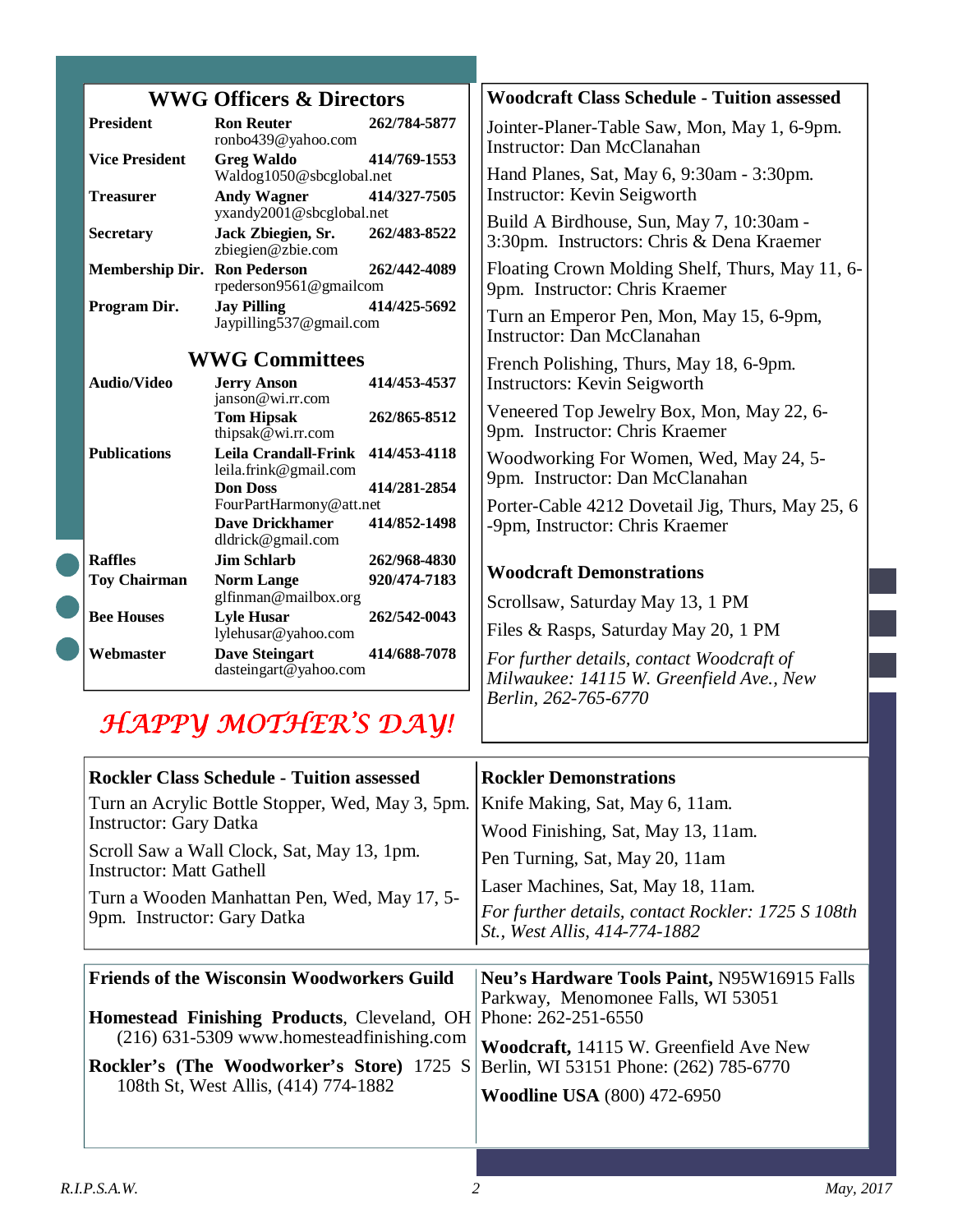#### *(Continued from page 1)*

Although most metals can be spun (including pewter), some otherwise cause fatigue and numbness in the metals are more adaptable to spinning than others. hands and arms. And the workshirt? It's better (Titanium can be spun but has to be kept at 1200 degrees!)

The first step in the spinning process is to shape the bottom of the workpiece around the mandrel to lock it in place. Start slow and increase speed as you become more comfortable.

When spinning the metal, it's important to move the shaping tool so that the tip follows the shape as its being formed. Spinning with the tool in the usual position used in



woodturning will cause the metal to get into a mushroom shape which will cause the metal to thin, vibrate and separate. This was clearly demonstrated by Andy! It's also important to shape in both directions (referred to as forward pass and backward pass). Shaping in the reverse direction he'll team up with a few of our members to brings some of the material back and keeps the thickness of create more wood/metal designs like his the workpiece even.

Steve uses an Esterol 113 lubricant on the workpiece to help control the heat build-up. A search online uncovered an interesting alternative – the wax ring used as a toilet gasket! Check out the references below. He also wore gloves and a workshirt. The gloves provide a degree of protection from the spinning workpiece, but are primarily used to alleviate

some of the pressure and vibration which could to wear a grungy workshirt than one that you'd be wearing on a date with your better half. He/ she probably wouldn't approve of the Dalmation pattern left by the grease flying off the workpiece!

Steve brought some samples of some of the spinning he has done. The wine cooler shell, a titanium cap used on a missile, and a candlestick holder were the stand-outs.

The largest diameter Steve has ever spun was 137". It was for what was to be a big flower pot for the Sears Tower in Chicago. He's also spun the nose cone for booster rockets.

For someone interested in getting into spinning metal, Steve suggests that there is only so much an experienced spinner can teach. The rest is all picked up through trial and error. He estimates that he scrapped over 100 pieces on his road to becoming a qualified spinner.

Now that Steve is a WWG member, maybe candlestick!

#### References:

http://fdp-energy.com/mikelldevice/spinning.pdf http://www.asminternational.org/documents/10192/1849770/ ACFAB91.pdf

*Respectfully submitted by Don Doss, Editor (this month!)* 

#### **Wisconsin Woodworkers' Guild Board Meeting Briefs – March 30, 2017**

**Attendees**: Jerry Anson, Don Doss, Lyle Husar, Norm Lange, Ron Pederson, Jay Pilling, Ron Reuter, Jim Schlarb, Dave Steingart, Andy Wagner, Greg Waldo, and Jack Zbiegien, Sr. **Treasury balance:** \$6,347.41as of 03-30-2017

**Membership:** 91 as of 03-30-2017. Sixty-eight (68) members/guests attended the March meeting. **Secretary**: President Ron Reuter appointed Jack Zbiegien, Sr. as Guild Secretary, replacing Ken Ochs who is on extended absence due to illness.

**Notes**: The Board is looking into an opportunity to expand our library at little cost to the Guild. Toy Committee Chairman, Norm Lange, reported that some new items were being considered for this year's campaign. Methods to increase membership were reviewed. Updated Guild tri-fold and the New Member and Renewal Applications were reviewed. Additional discussion on ways to publicize the Guild and increase membership. Jay Pilling, Program Chairman, reported that sign-up for the April 29<sup>th</sup> Milton House Museum tour will be available at the April meeting.

A reminder that all items for publication in R.I.P.S.A.W. should be sent to both Leila Crandall-Frink (leila.frink@gmail.com) and Don Doss (FourPartHarmony@att.net).

Respectfully Submitted, Jack Zbiegien, Sr.

**Notice:** For sale items now on WWG Website.

Please check out our 'For Sale' page(s) on the WWG Website which is updated regularly. Go to http:// wiscwoodworkersguild.org/ForSaleETC.html. Although the listings are screened for interest to our members, WWG is not responsible for the accuracy of the listings or for the quality of the products. Caveat emptor - "Let the buyer beware".

**Dave Steingart, Webmaster**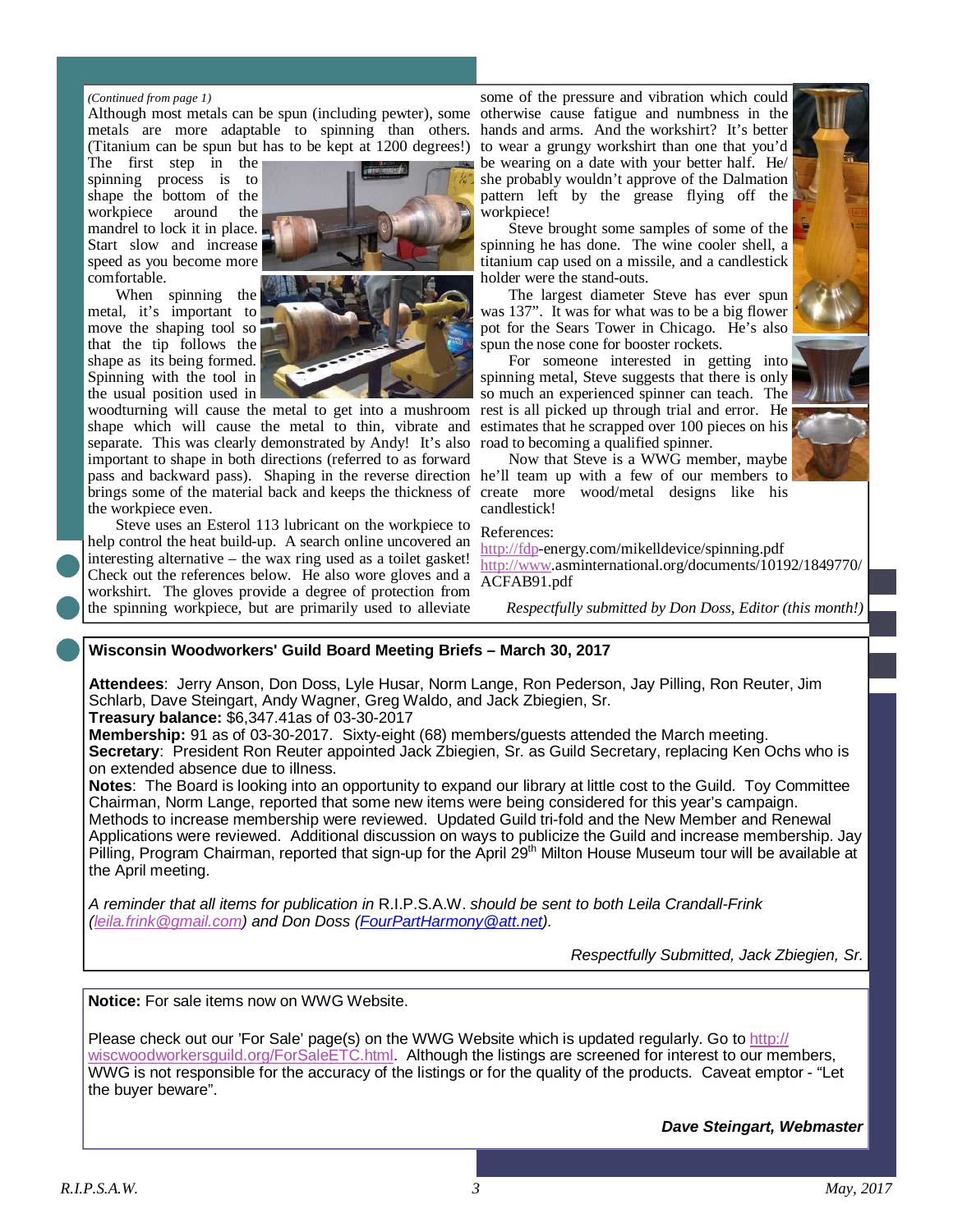## **BEE HOUSES**

An excellent article on Bee Houses was in last month's RIPSAW. You can go to our website and pull up that issue if you've mislaid your copy.

If you're new to this topic, you may be wondering why there is such an interest in providing housing for bees. The reason is that bees are a vital part of a third of our food supply. This supply requires pollination and bees are experts at pollination. Cue the mason bee. Mason bees are the premier pollinators. Just one mason bee pollinates as well as 75 honeybees! Interest in the gentle-natured, rarely stinging mason bee has been burgeoning as both farmers and homeowners turn to these pollination powerhouses for naturally bountiful bumper crops.

Okay so how do we encourage mason bees to pollinate where we live? By providing bee houses - houses made specifically for mason bees. Studies have already been done on what constitutes a house that is attractive to mason bees. What is necessary now is to determine how to make these houses that are compatible with our woodworking skills.

Lyle Husar has volunteered to collect names of those interested in pursuing this venture and then set up a meeting to collect thoughts and set up a plan of action. To express your interest, please contact Lyle by phone  $(262-542-0043)$  or e-mail (lylehusar@yahoo.com). All you're committing yourself to do now is to learn more. So now, while its fresh on your mind, pick up the phone and make the call - one call, that's all!!

#### **Woodworking Clubs in Wisconsin and Northern Illinois**

- Badger Woodturners Club, Madison; First Tuesday of each month, 6:30pm. badgerwoodturners.org
- Capital Area Carvers, Madison, WI; Second Tuesday of each month, 7pm. capitalareacarversofwisconsin.org
- DuPage Woodworkers, Glen Ellyn, IL, Fourth Wednesday each month except July, 7pm. dupagewoodworkers.com.
- Fox Valley Woodworking Club, Batavia, IL; First Tuesday of each month, 7:30pm; fvwwc.org
- Kettle Karvers Club, Plymouth, WI; First Wednesday each month, 6:30pm; kettlekarvers.org
- MAD Woodworkers, Monona, WI; Third Wednesday of each month, 6:30pm; madwoodworkers@yahoogroup.com
- Mid-Wisconsin Chippers, Neenah, WI. First Sunday each month 1:30pm; mwchippers@gmail.com
- Northeast Wisconsin Woodturners, Neenah, WI; Second Saturday, Sept. thru June, 9am. NEWWoodturners.org
- Northeastern Wisconsin Woodworkers Guild, Green Bay. Third Wednesday each month, 7pm. newwg.org.
- Rock River Valley Carvers, Janesville; First Thursday of each month, 7pm; rockrivervalleycarvers.com
- West Allis Woodworkers Club, West Allis, WI. Art Kastner, President at 414-476-9902
- Wisconsin Valley Woodturners, Wausau, WI; First Thursday of each month, 7pm. wisconsinvalleywoodturners.org

Please send corrections/additions to this listing to Don Doss at FourPartHarmony@att.net. Thank you!

### **LIBRARY UPDATE**

We are justifiably proud of our Guild library which contains reference material on just about any woodworking subject you might have an interest in, in both written and video formats. Members are encouraged to take advantage of this valuable members-only benefit. There is no charge for borrowing anything in the library. Simply sign out an item or two at one meeting and return at the next meeting. Past issues of magazines are also available. If you take a magazine, please drop a dollar into the "bucket".

#### **April Raffle & Door Prize Winners**

Door prize winners were Lewis Enderle, Albert Herwig, Nick Lawler, Ron Pederson, Chris Reuter, and Ron Reuter. Congratulations and happy shopping!

Raffle prizes were won by Bruce Everard, Bob Hillman, Lyle Husar, Ron Pederson, Jay Pilling, Gary Shadley, Dave Steingart, and Carl Szopinski. Congrats to all the winners.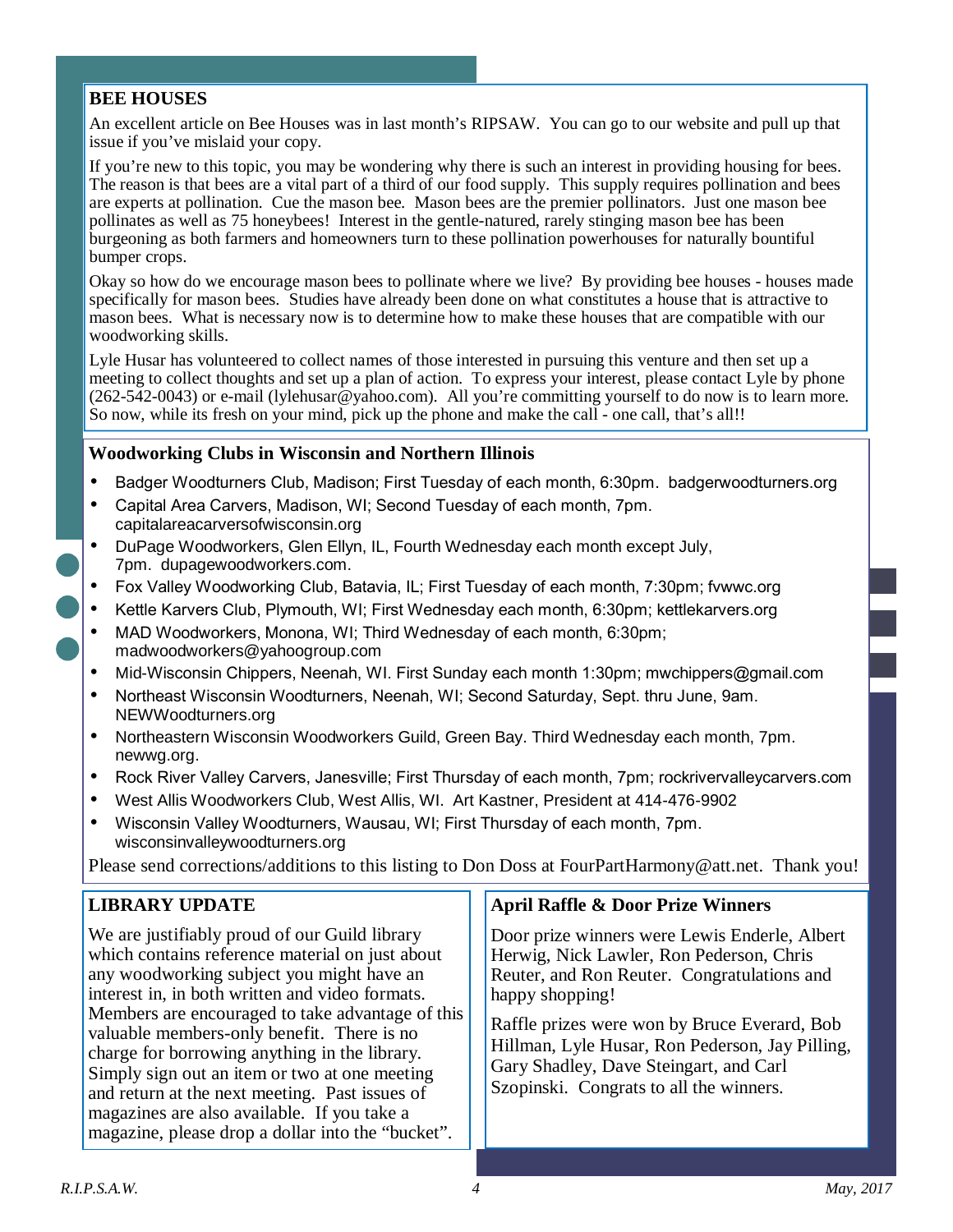## **TOY COMMITTEE**

The Toy Committee kicked off their first meeting of 2017 on March 27th. Among items that were discussed were adjusting the number of shelters, the quantity of toys to each shelter, and discussing a few new toys. New toys being considered include a ring toss game, a modified Semi, rocking horses, and a 3-in-1 chair. The Toy Committee met again on April 24th. Discussions continued on toy selections which included a push-pull noise-maker toy brought in by Bob Merner. The committee then reviewed current stock of wheels and other items and began itemizing items that would need to be procured. Plans for toys in the Committee's possession which are no longer being made will be converted to digital format. These plans will then be made available to our members, possibly through our library.

## **SILENT RAFFLE**

WWG is embarking on a mission to establish a Silent Auction. Items in the auction will be donated by the members, but bidding on auction items will be open to members and non-members. Any donated item that doesn't receive bids by break-time of the second meeting will either be moved to the monthly raffle program or returned to the donor. Smaller items can be brought in; items too large to bring in will have a picture and detailed description. Proceeds from the auction will go directly to the Guild to help cover the



cost of educational activities such as workshops, seminars, lectures and exhibits. For more information, see page 6 as well as the rules posted at the Silent Raffle table. Let's have some fun with this!

# **LOCAL WORKSHOP TOUR BEING ORGANIZED**

Your Wisconsin Woodworkers Guild is currently working on putting a tour together of local woodworking shops. Every workshop is a candidate for this tour because every shop is in a constant state of flux. Change can be the result of taking your hobby in a new direction, making your shop more efficient, finding a need for additional storage space, economizing, etc. What have you done in your shop to meet your needs?

The tour will be videotaped so that the result can be presented at an upcoming meeting. Planning the tour at each location is essential. Rest assured that the video will NOT be made part of anything that goes outside the Guild. That limitation is specifically directed at any possibility of it going on the Internet. It won't!!

If you would be willing to have your shop on this tour, please see Jay. Although seeing a shop that is impeccably appointed may be of interest, that is not the primary goal. Many of our members have limited space and equally limited resources. They're looking for ways they can enjoy this wonderful hobby within their limitations.

What might be very interesting and educational to our members would be hearing about changes you made in your shop when you either changed woodworking directions or how you expanded as more resources became available.

Are you a budding woodworker? Talk to Jay and let him know what you'd like to see in such a tour.

We're also going to need a camera person. If you have a video camera and would like to participate in this adventure, please see Jay.

Thanks for you interest!

Sincerely, Your Board of Directors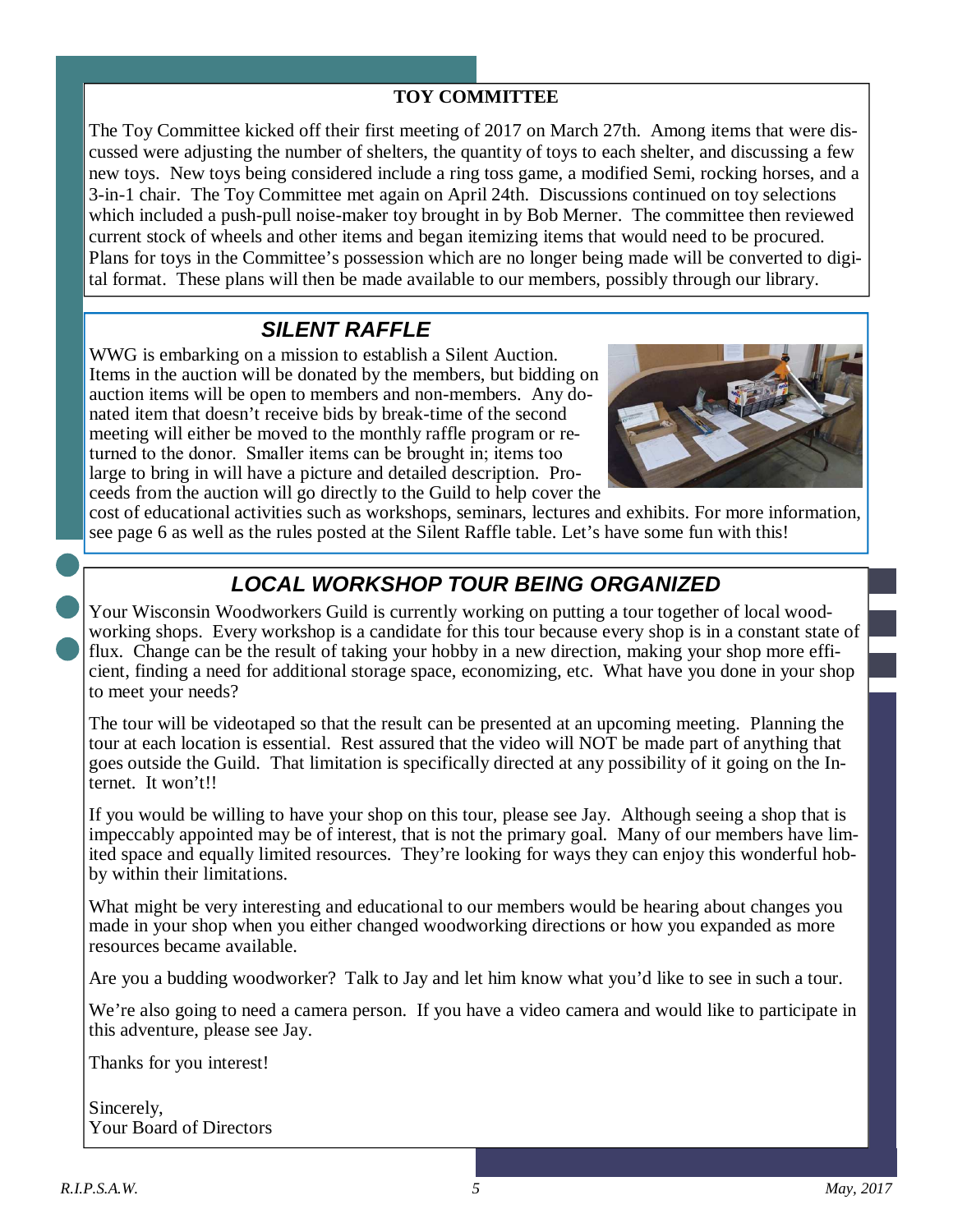Wisconsin Woodworkers Guild SILENT AUCTION

(QUIET, PLEASE!!!)

**DONATED ITEMS ACCEPTED FROM GENEROUS MEMBERS, SPONSORS, FRIENDS, FAMILY, ETC.** 

**ITEMS WILL BE AWARDED TO THE HIGHEST BIDDER. THEY MAY ALSO BE PURCHASED AT ANY GUILD MEMBERSHIP MEETING FOR THE 'BUY IT NOW AT' PRICE AS LISTED FOR EACH ITEM.** 

**ALL MONIES WILL BE HANDLED BY OUR TREASURER** 

**PROCEEDS WILL BE EARMARKED FOR USE BY THE GUILD TO PROVIDE EDUCATIONAL ACTIVITIES SUCH AS WORK-SHOPS, SEMINARS, LECTURES AND EXHIBITS.** 

MD-WIS. CHIFFERS **Annual Woodcarving** Show, Competition, & Sale Artistry In Wood

> Sunday, April 30, 2017 9 am to 4 pm Tool, Wood, Book, & Food Vendors

**Chainsaw Carver Demonstrations by Carvers Friendship Basket Weavers** 

**Bucket Raffle** Admission: \$3.00 Under 12 Free Crystal Falls Serves Brunch on

Sunday from 9:30 to 1:00 **Crystal Falls Banquet Hall** At the corner of Northridge and Handschke Drive, New London, W

Located 1/2 mile north of the Hwy 54 & N Shawano St Intersection For More Information, Contact: Paul Wolters 920-727-2139 Or visit Website: www.midwisconsinchippers.weebly.com

**Lake Country Carvers ANNUAL WOODCARVING** Show, Competition & Sale Free Admission Silent Auctions Demonstrations Chain Saw Carving Saturday, August 5, 2017  $10:00-4:00$ 

**FEATURING** Various styles of Carving by Carvers from the Lake Country area and beyond

Lake Country Life Enrichment Center 1306 West Wisconsin Ave. Oconomowoc, WI 53066

> For more information, contact, Ray Burow 920-474-4075

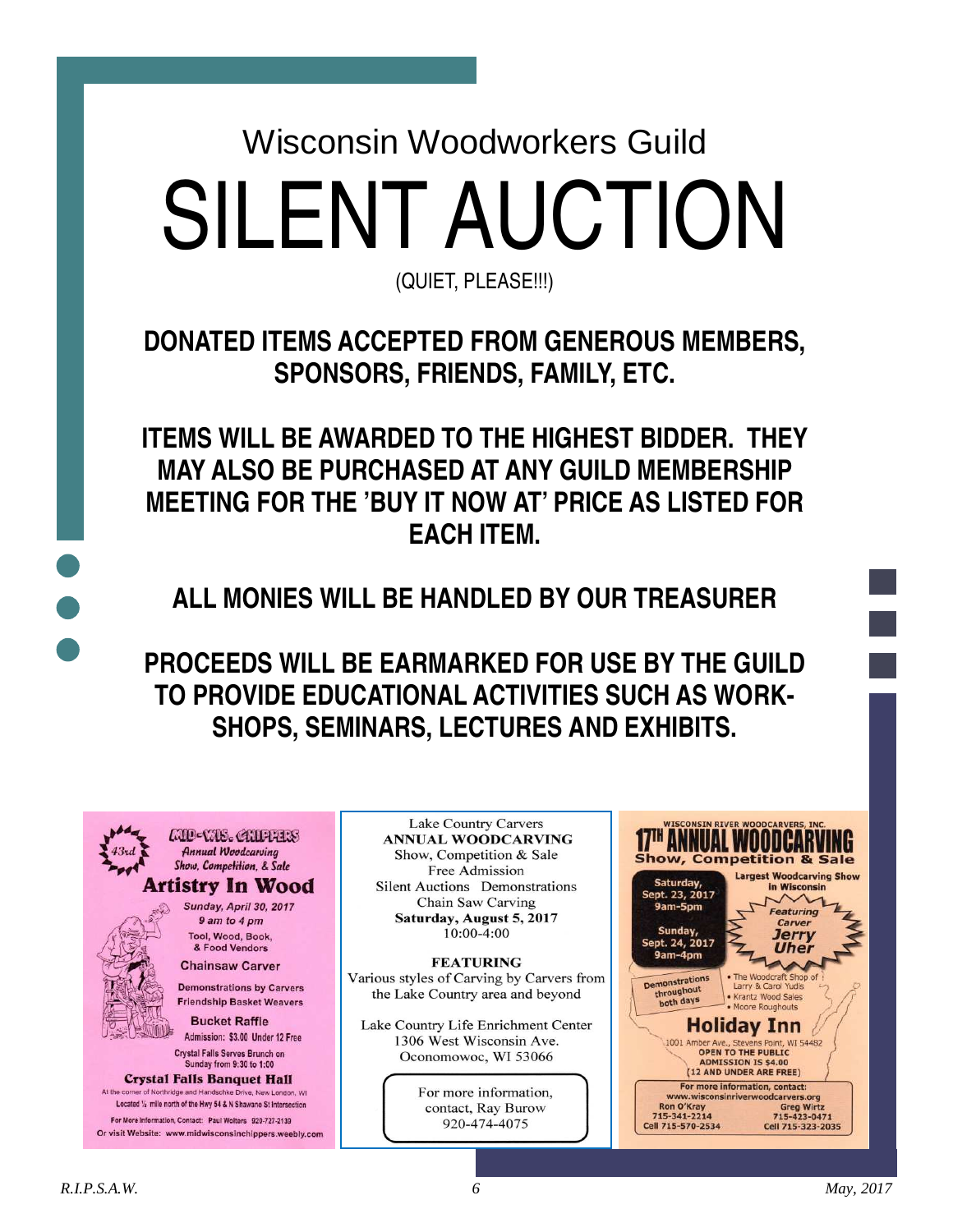



Dave McBride – Miter Art!



After years of grafting trees, Kevin Seigworth finally found the perfect combination!



Welcome to the miniature - and puzzling world of Al Herwig. Be sure to join us at the May WWG meeting to witness how Al makes his miniature heart pendant - complete with photo album!





Paul Prondzinski

# **SHOW 'N TELL**



With mini-marshmallows left over after making hot chocolate, Lewis Enderle's enterprising woodworking spirit brought him to the next logical conclusion  $-$  a minimarshmallow slingshot, of course!



Lyle Morrison shared his golf ball packaging idea with us before sending to Titlist. Good luck, Lyle!



▲ Vern Eilers



Tom Hipsak►







An archeological coup – look what Jerry Tackes found in a block of wood!